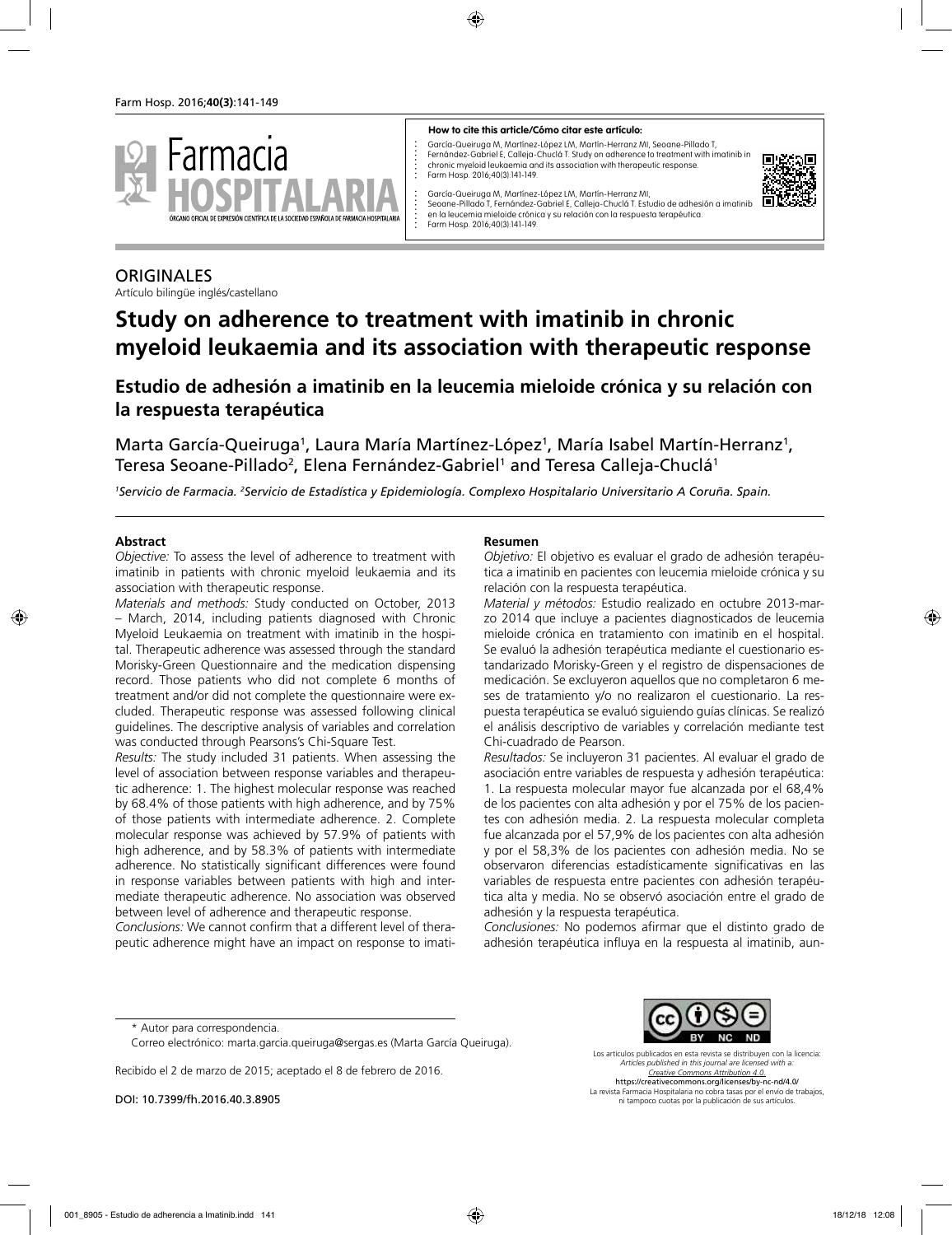nib, though this should be taken into account in cases of therapeutic failure or sub-optimal response.

#### **KEYWORDS**

Chronic Myeloid Leukaemia; Therapeutic adherence; Imatinib

Farm Hosp. 2016;**40(3)**:141-149

### **Contribution to scientific literature**

The present article shows the outcomes of a study on therapeutic adherence to imatinib conducted through the Morisky-Green Questionnaire and the medication dispensing record. It included 31 patients diagnosed with chronic myeloid leukaemia in a third level hospital, and the level of therapeutic adherence was assessed, as well as its association with response to treatment. It cannot be concluded that a different level of therapeutic adherence will determine response to treatment; however, we think it should be one more factor to be taken into account in cases of therapeutic failure or sub-optimal response.

## **Introduction**

Chronic Myeloid Leukaemia (CML), also known as Chronic Myelogenous or Granulocytic Leukaemia, is defined as a malignant clonal haematological neoplasia of the pluripotent stem cells<sup>1-2</sup> included, according to the latest WHO Classification on 2008, within the group of Chronic Myeloproliferative Neoplasias (CMPN).

The introduction of imatinib, a tyrosine-kinase inhibitor (TKI), in the Spanish armamentarium on 2001 represented a dramatic change in CML treatment, allowing an expected survival of up to 88% at 5 years after diagnosis in patients treated in early stages of the disease. Therapy success depends on the adequate treatment compliance, and treatment discontinuations will generally lead to disease recurrence4 .

Studies conducted in recent years have suggested that non-adherence to treatment with imatinib is frequent, and that it can also have an impact on the course of the disease<sup>5-8</sup>.

On a Belgian study with 169 patients, treatment adherence was assessed through the BAAS Questionnaire (Basel Assessment of Adherence Scale with Immunosuppressive Medication) adapted to imatinib, interviews with patients, the EVA score, and the count of surplus tablets compared with those prescribed. A third part of patients were considered non-adherent according to the BAAS Questionnaire adapted to imatinib. This questionnaire consisted of a guided clinical interview including 4 questions, where one positive answer to any of the questions represented non-adherence. Only 14% of patients took adequately 100% of the imatinib doses they had been prescribed<sup>6</sup>.

que debería considerarse en casos de fallo terapéutico o respuesta subóptima.

#### **PALABRAS CLAVE**

Leucemia mieloide crónica; Adherencia terapéutica; Imatinib

#### Farm Hosp. 2016;**40(3)**:141-149

In another study conducted in the United Kingdom with 87 patients, treatment adherence was assessed through the electronic record of the number of times when medication bottles were opened. Patients who took less than 90% of doses were classified as non-adherent to treatment, and reached a 26% rate of non-adherence<sup>5</sup>.

Subsequently, in a Swedish study with 38 patients, treatment adherence was assessed through an adaptation of the Morisky-Green test, and they only detected 1 non-adherent patient out of the 48 patients included in the study<sup>9</sup>.

The objective of this study was to assess the level of adherence to treatment with imatinib in patients diagnosed with CML within the healthcare area of the study, and its association with therapeutic response.

### **Methods**

Patient data were obtained after the signature of Informed Consents. Those protocols established by the hospital have been followed in order to access clinical record data. The information obtained has been treated in a confidential and anonymous manner, in accordance with the LOPD Act 15/99, dated December, 13th.

### **Study cohort**

All patients diagnosed with CML on active treatment with imatinib at the time of study initiation were included. The period of the study was from October, 2013 to March, 2014. Those patients who had not completed at least 6 months of treatment with imatinib at the time of the study were excluded, as well as those who did not complete the adherence questionnaire and/or did not sign the Consent Form.

Pharmacotherapeutical data were obtained from the Silicon® computer application, where the dispensing is recorded in the Hospital Pharmacy Unit, and medical data were obtained from the electronic clinical record through the IANUS® application, and from the hard-copy clinical records.

#### **Measurement of therapeutic adherence**

Therapeutic Adherence was measured using the medication dispensing record in the Hospital Pharmacy Unit collected in the Silicon® application during the whole period of the study. Medication Possession Ratio (MPR) was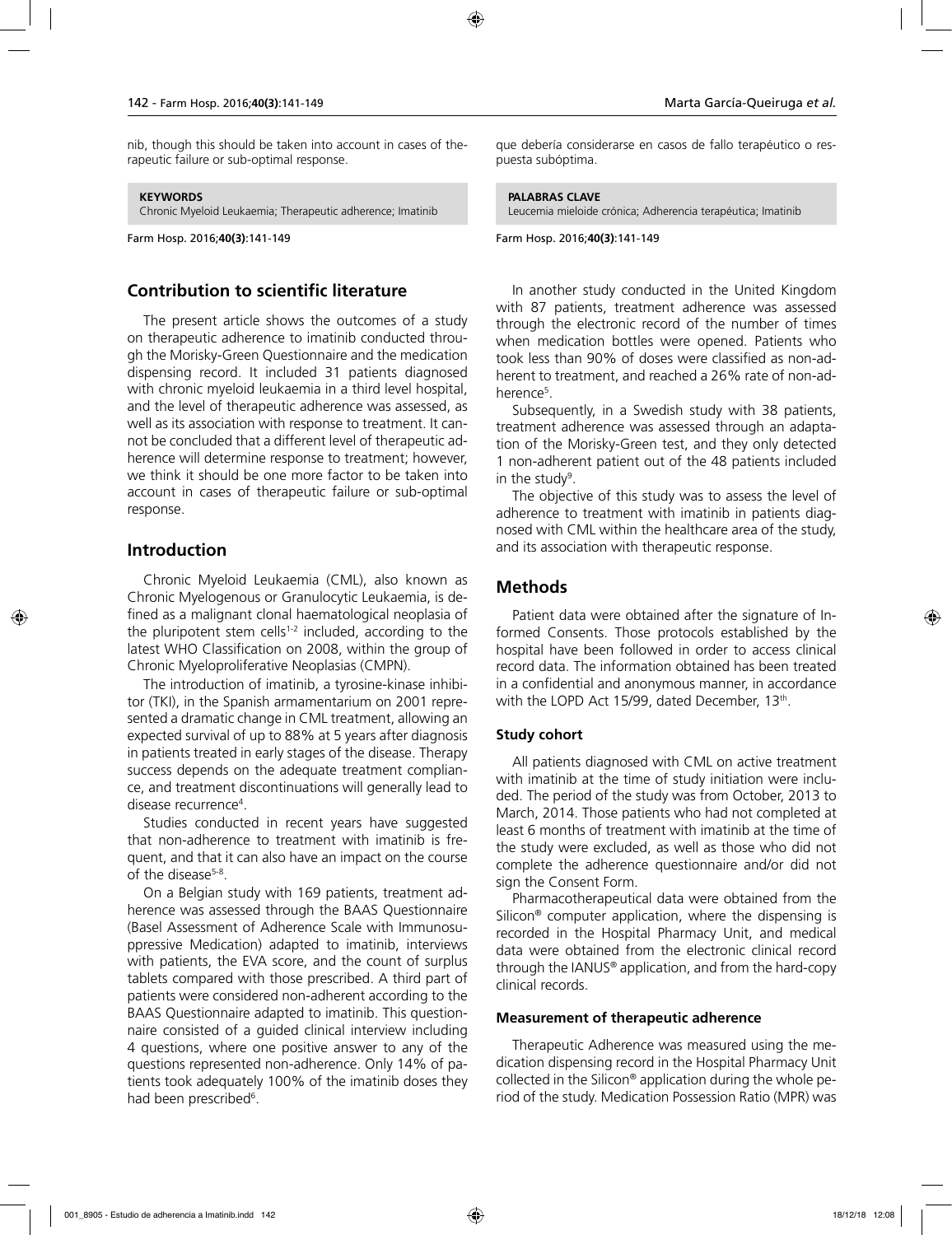estimated according to the number of days of treatment dispensed divided in the number of days elapsed between consecutive appointments in the Pharmacy Unit. The mean number of dispensations per patient was 3.6, because the dispensing period included between 1 and 2 months. Those patients with a MPR between 0.8 and 1.2 were considered compliant with their therapy. Complementarily, the standard 8-question Adherence Questionnaire validated by Morisky-Green<sup>10</sup> was conducted for all patients. Interviews were conducted over the phone, and there was only one interview per patient during the study period. Based on the score scale used by Morisky-Green, we established a score scale according to which those patients with a score over 2 were classified as Patients with Low Adherence; a score between 1 and 2 was classified as Intermediate Adherence, and a score of 0 determined High Adherence to Treatment.

For under-age patients, the questionnaire was answered by parents or guardians responsible for treatment administration.

#### **Measurement of response to treatment**

Therapeutic response was evaluated based on national<sup>11</sup> and international<sup>12-14</sup> clinical guidelines for CML management, according to molecular response.

#### **Statistical analysis**

**Table 1.** *Demographical Data*

A descriptive analysis was conducted on the variables collected in the study. Qualitative variables were expressed as absolute value and percentage, while quantitative variables were described through their mean value and standard deviation, median and range. The association of therapeutic adherence and response variables (Major Molecular Response and Complete Molecular Response) was estimated with Pearson's Chi-Square Test or Fisher's Exact Test, as relevant. The potential correlation between the level of therapeutic adherence and response rate was studied with Spearman's Correlation Coefficient. In the statistical tests used, values of  $p < 0.05$  were considered significant.

The analysis was conducted with the SPSS 19.0 Program for Windows.

### **Results**

Forty-three (43) patients diagnosed with CML were identified as being on treatment with imatinib at the time of the study. Three patients were excluded because they had not completed 6 months of treatment at the time of the study, and 9 patients were excluded because they did not answer the questionnaire of treatment adherence. Finally, 31 patients were included in the study.

The mean age of patients at the time of the study was  $58 \pm 18$  years. Out of them, 51.6% were male and 48.4% were female.

A 67.6% of patients had received treatment with hydroxyurea before receiving imatinib; 35.5% had received interferon, and 3.2% had been treated with busulfan.

The mean time of treatment with imatinib up to the time of the study was  $56.6 \pm 44.4$  months.

In terms of molecular response, the lowest value detected for mean BCR-ABL/ABL transcript ratio was  $0.326 \pm 1.79\%$ , with a minimum of 0.00% (undetectable) and a maximum of 10.0% (in the case of 1 patient who refused to increase the dose above 200 mg). The median value was 0.00%; that is to say, undetectable. Thus, 61.3% of patients reached at least an undetectable value of BCR-ABL/ABL transcript ratio at some point during their treatment with imatinib.

The proportion of patients who reached MMR (Major Molecular Response) during treatment with imatinib was 71.0%, and the mean time elapsed until achieving said level of response was  $35.9 \pm 34.0$  months.

The proportion of patients who reached CMR (Complete Molecular Response) during treatment with imatinib was 58.1%, and the mean time elapsed until achieving said stage was  $41.1 \pm 38.0$  months (Table 1).

The adherence measurement conducted through Pharmacy Dispensing Records over the 6 months of the study classified all patients as having good treatment adherence, because the mean MPR was 1.

| <b>lable 1.</b> Delliographical Data                                 |                        |              |             |
|----------------------------------------------------------------------|------------------------|--------------|-------------|
|                                                                      | Mean                   | Range        | Median      |
| Age at CML diagnosis                                                 | $50.2 \pm 16.6$ years  | 10-80 years  |             |
| Age at the time of the study<br>Gender<br>51.6% Male<br>48.4% Female | $58.0 \pm 18.0$ years  | 14-84 years  |             |
| Time from diagnosis until initiation of treatment with imatinib      | $16.4 \pm 25.3$ months | 0-93 months  | 1.5 months  |
| Time of treatment with imatinib                                      | $56.6 \pm 44.4$ months | 9-149 months | 99 months   |
| Time to achieving MMR with imatinib                                  | $35.9 \pm 34.0$ months | 5-120 months | 22.5 months |
| Time to achieving CMR with imatinib                                  | $41.1 \pm 38.0$ months | 2-132 months | 28.5 months |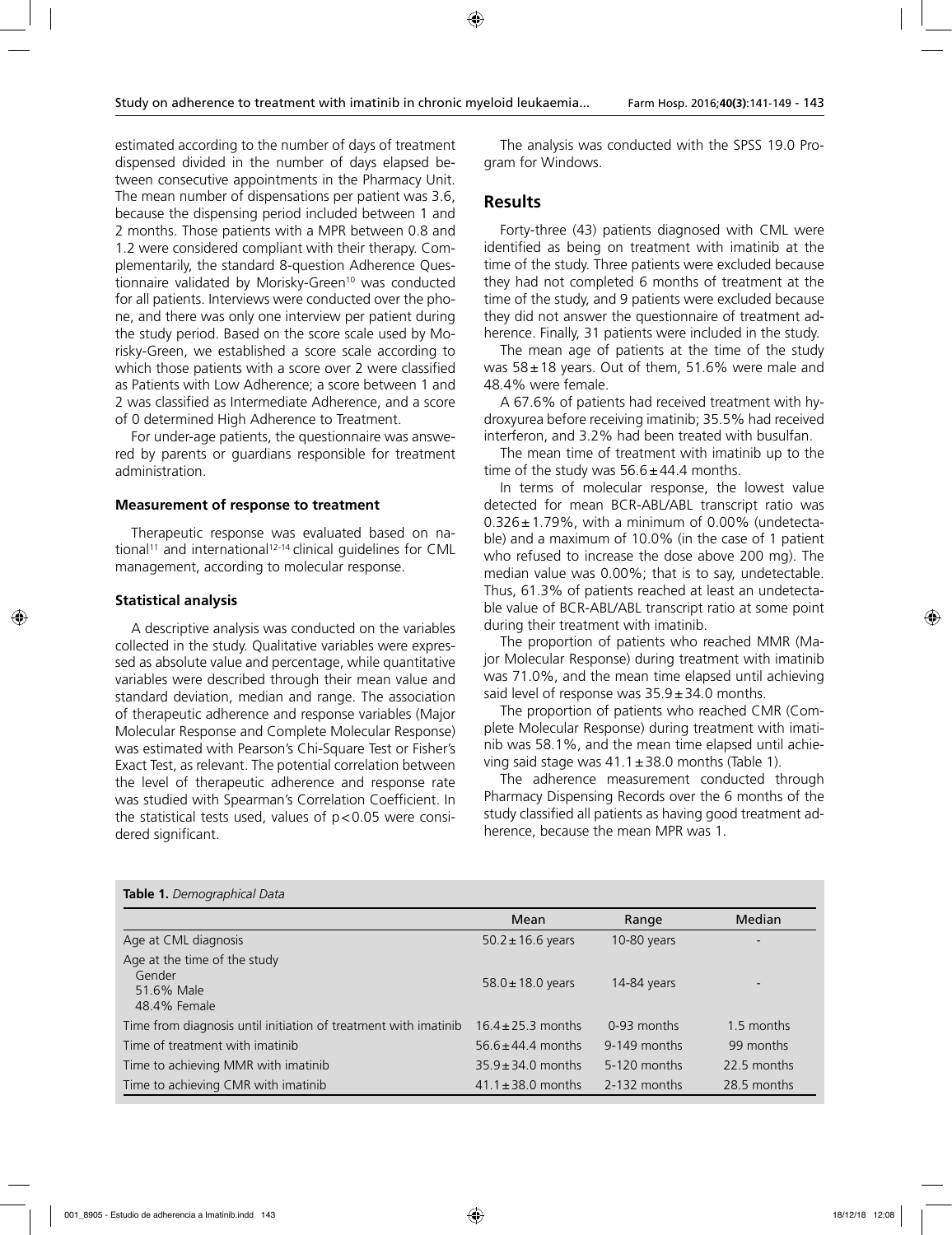When assessing treatment adherence through the Morisky-Green Questionnaire, 61.3% of patients presented high adherence, 38.7% showed intermediate adherence, and there were no patients with low adherence.

Thus, only one patient answered that he occasionally forgot to take his medication, and three patients acknowledged that they had forgotten to take some doses during the past two weeks. No patients acknowledged they had discontinued treatment without discussing it with their doctors; however, six patients stated they had been willing to discontinue treatment at some point. Six patients stated that sometimes they forgot to take their treatment when they went out or travelled, and only one patient acknowledged that he usually had difficulties to remember taking all his medication.

The assessment of the association between response variables (MMR and CMR) and therapeutic adherence offered the following results:

From those patients who presented high therapeutic adherence according to the Morisky-Green Questionnaire, 68.4% reached MMR; and from those who presented intermediate therapeutic adherence, 75% reached MMR. CMR was reached by 57.9% of patients with high therapeutic adherence and by 58.3% of patients with intermediate therapeutic adherence.

No statistically significant differences were observed in any of the response variables within the group of patients with high and intermediate therapeutic adherence. Thus, no association was observed between the level of treatment adherence according to the Adherence Questionnaire, or according to MPR, and the level of response to treatment.

Regarding the minimum value of BCR-ABL/ABL transcript expression for each patient, and based on the level of adherence, it was observed that the level of response was similar for patients with high and intermediate adherence, except for one patient who refused to take the optimal dose (classified as having good adherence to the 200mg dose by the Adherence Questionnaire and MPR, but underdosed), and who did not reach therapeutic response.

## **Discussion**

The demographical profile of the patients in the study is similar to the one found in bibliography, regarding mean age, gender, and mean time on treatment with imatinib at the time of the study; however, this study did not assess the education level of patients, the level of knowledge they had about their disease, or the level of involvement that they considered having in terms of clinical decisions for their treatment5,6,9.

When analyzing the level of therapeutic adherence, we observed that in the Swedish study assessing the level of therapeutic adherence through the 9-question MMAS questionnaire developed upon the 8-question Morisky-Green Questionnaire, the rate of patients classified as having good treatment adherence was 97.4%, significantly higher than that detected in our study population through the 8-question Morisky-Green Questionnaire (61.3% with high adherence and 38.7% with intermediate adherence). It is worth pointing out that patients in our study were classified according to three levels of treatment adherence: high, intermediate and low, unlike the Swedish study, where patients were only differentiated in terms of having or not having treatment adherence, without specifying their level of adherence. The higher adherence among the Swedish population regarding other European studies could be determined, in the authors' opinion, by differences in their healthcare system organization, and by demographic and socioeconomic factors<sup>9</sup>.

In the British study by Marin and cols. which evaluated treatment adherence through the electronic record of medication bottle opening and tests to determine the plasma levels of imatinib, the rate of patients with treatment adherence equal or lower to 90% was around 26%, and only 14.2% of patients were classified as having perfect adherence and taking 100% of the prescribed dose5 .

In the Belgian study by Noens and cols., which evaluated treatment adherence according to interviews with patients and their relatives, visual analogue scale, compliance with appointments and tablet count, two third of patients were classified as having good adherence to treatment<sup>6</sup>, a value similar to the population in our study.

We consider that the rate of patients with high treatment adherence observed in our study is low, and below desirable levels, if we take into account the severity of the condition studied. We must take into account that the duration of treatment with imatinib is prolonged over time, because patients had been on treatment with imatinib for a mean 56.6 months at the time of the study. Previous studies have shown superior adherence rates, around 70% for drugs within the same therapeutic class<sup>15,16</sup>, and other studies for adherence to chronic non-neoplastic therapies have shown even lower rates, around 40-50%17.

In the present study, all patients were classified as having good adherence to treatment when assessing MPR. This percentage is very superior to the one observed when analyzing adherence through the Morisky-Green Questionnaire, where only 61.3% of patients were classified as having good treatment adherence. Therefore, we believe that the Pharmacy Dispensation Record and the MPR estimation does not allow to obtain an accurate measure of treatment adherence, and the Morisky-Green Questionnaire is a better indicator for adherence.

We consider that treatment adherence questionnaires should always complement the information obtained through the Pharmacy Dispensing Records at the time of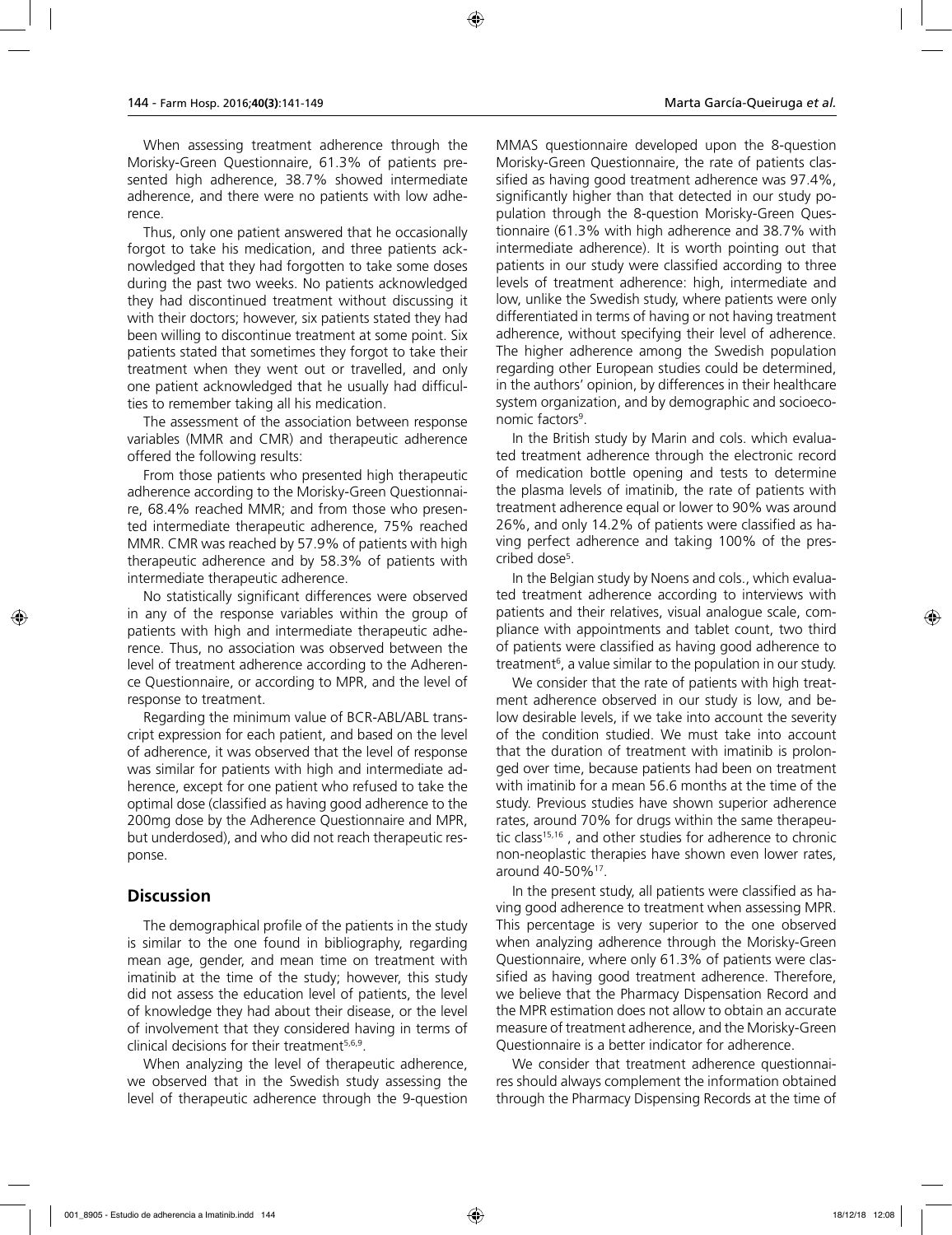assessing adherence to a specific treatment. All measures could complete the assessment of treatment adherence, such as tablet count, the use of a visual analogue scale, and even testing in order to determine plasma levels of imatinib, such as conducted by other authors<sup>5,6</sup>.

Even though it has been observed in previous studies that there is a strong correlation between the level of treatment adherence and the rate of response to treatment<sup>5,6</sup>, no correlation between both variables has been observed in this study when comparing the response rates in the group of patients with high and intermediate treatment adherence (no patient without adherence), possibly due to the small sample size.

It can't be confirmed that the different level of treatment adherence observed in the group of patients in the study can have any influence on treatment response. However, we believe that at the time of assessing a potential treatment failure or sub-optimal responses to treatment, low treatment adherence should be one more factor to consider among other potential mechanisms of resistance.

More studies are required to allow determining the level of association between adherence and treatment response in chronic therapies including oral cytostatic medications.

## **Bibliography**

- 1. Steegmann JL, Ramírez A. Selección del segundo y tercer inhibidor en base a criterios clínicos y de laboratorio. En: Cervantes F, Steegmann JL. Manual para el control y el tratamiento de los pacientes con leucemia mieloide crónica. Barcelona: Grupo Acción Médica, S.A; 2010. p103-p107.
- 2. Steegmann JL, Cervantes F, le Coutre P, Porkka K, Saglio G. Off -target effects of BCR–ABL1 inhibitors and their potential longterm implications in patients with chronic myeloid leukemia. Leuk Lymphoma, Dec 2012;53(12): 2351-2361.
- 3. Hochhaus A, O'Brien SG, Guilhot F, Druker BJ, Branford S, Foroni L, et al. Six-year followup of patients receiving imatinib for the first-line treatment of chronic myeloid leukemia. Leukemia. 2009;23:1054–1061.
- 4. Mahon FX, Rea D, Guilhot J, Guilhot F, Huguet F, Nicolini F, et al. Discontinuation of imatinib in patients with chronic myeloid leukaemia who have maintained complete molecular remission for

at least 2 years: the prospective, multicentre Stop Imatinib (STIM) trial. Lancet Oncol. 2010;11:1029–1035.

- 5. Marin D, Bazeos A, Mahon FX, Eliasson L, Milojkovic D, Bua M, et al. Adherence is the critical factor for achieving molecular responses in patients with chronic myeloid leukemia who achieve complete cytogenetic responses on imatinib. J Clin Oncol. 2010;28:2381–2388.
- 6. Noens L, Van Lierde MA, De BR, Verhoef G, Zachee P, Berneman Z, et al. Prevalence, determinants, and outcomes of nonadherence to imatinib therapy in patients with chronic mieloide leukemia: the ADAGIO study. Blood. 2009;113: 5401–5411.
- 7. Eliasson L, Clifford S, Barber N, Marin D. Exploring chronic myeloid leukemia patients' reasons for not adhering to the oral anticancer drug imatinib as prescribed. Leuk Res. 2011;35:626–630.
- 8. Ganesan P, Sagar TG, Dubashi B, Rajendranath R, Kannan K, Cyriac S, et al. Nonadherence to imatinib adversely affects event free survival in chronic phase chronic myeloid leukemia. Am J Hematol. 2011; 86:471–474.
- 9. Jönsson S, Olsson B, Söderberg J, Wadenvik H. Good adherence to imatinib therapy among patients with chronic myeloid leukemia –a single– center observational study. Ann Hematol. 2012 May;91(5):679-85. doi: 10.1007/s00277-011-1359-0. Epub 2011 Nov 3.
- 10. Morisky DE, Ang A, Krousel-Wood M, Ward HJ. Predictive Validity of A Medication Adherence Measure in an Outpatient Setting. J Clin Hypertens (Greenwich, Conn). 2008;10(5):348-354.
- 11. López Garrido P, Puerta Puerta JM, Portero Frias MA, coordinadores. Grupo Andaluz de Leucemia Mieloide Crónica. Asociación andaluza de hematología y hemoterapia. Guía Andaluza de Leucemia Mieloide Crónica. 2013. ISBN: 978-84-695-8153-7
- 12. Baccarani M, Cortes J, Pane F, Niederwieser D, Saglio G, Apperley J, et al. Chronic myeloid leukemia: an update of concepts and management recommendations of European LeukemiaNet. J Clin Oncol. 2009;27:6041–6051.
- 13. Baccarani M, Saglio G, Goldman J, Hochhaus A, Simonsson B, Appelbaum F, et al. Evolving concepts in the management of chronic myeloid leukemia: recommendations from an expert panel on behalf of the European LeukemiaNet. Blood 2006;108: 1809-1820.
- 14. Baccarani M, Pileri S, Steegmann JL, Muller M, Soverini S, Dreyling M; ESMO Guidelines Working Group. Chronic myeloid leukemia: ESMO Clinical Practice Guidelines for diagnosis, treatment and follow-up. Ann Oncol. 2012;23 (Supplement 7): 72-77.
- 15. González V, Gutiérrez F, Gavira R, Viña MM, Morena MT, Gázquez R. Adherencia y toxicidad de los inhibidores de la tirosinquinasa en leucemia mieloide crónica. Farm Hosp. 2013;37(6):434-440.
- 16. Olivera-Fernandez, R.; Fernandez-Ribeiro, F.; Pineiro-Corrales, G., Crespo-Diz, C..Adherencia a tratamientos antineoplásicos orales. Farm Hosp. 2014;38 (6):475-481.
- 17. Krousel-Wood M, Hyre A, Muntner P, Morisky D (2005) Methods to improve medication adherence in patients with hypertension: current status and future directions. Curr Opin Cardiol. 2005;20:296–300.

## **Aportación a la literatura científica**

El presente artículo muestra los resultados de un estudio de adherencia terapéutica a imatinib realizado mediante el cuestionario Morisky-Green y el registro de dispensaciones de medicación. Participaron 31 pacientes diagnosticados de leucemia mieloide crónica en un hospital de tercer nivel y se evaluó el grado de adherencia terapéutica, así como su relación con la respuesta al tratamiento. No se ha podido concluir que el distinto grado de adherencia terapéutica condicione la respuesta al tratamiento, sin embargo, creemos que debería ser un

factor más a considerar en casos de fracaso terapéutico o respuesta subóptima.

## **Introducción**

La leucemia mieloide crónica (LMC), también conocida como leucemia mielógena o granulocítica crónica, se define como una enfermedad neoplásica hematológica maligna clonal de las células troncales pluripotenciales<sup>1-2</sup> encuadrada, según la última clasificación de la OMS de 2008, dentro del grupo de neoplasias mieloproliferativas crónicas (NMPC).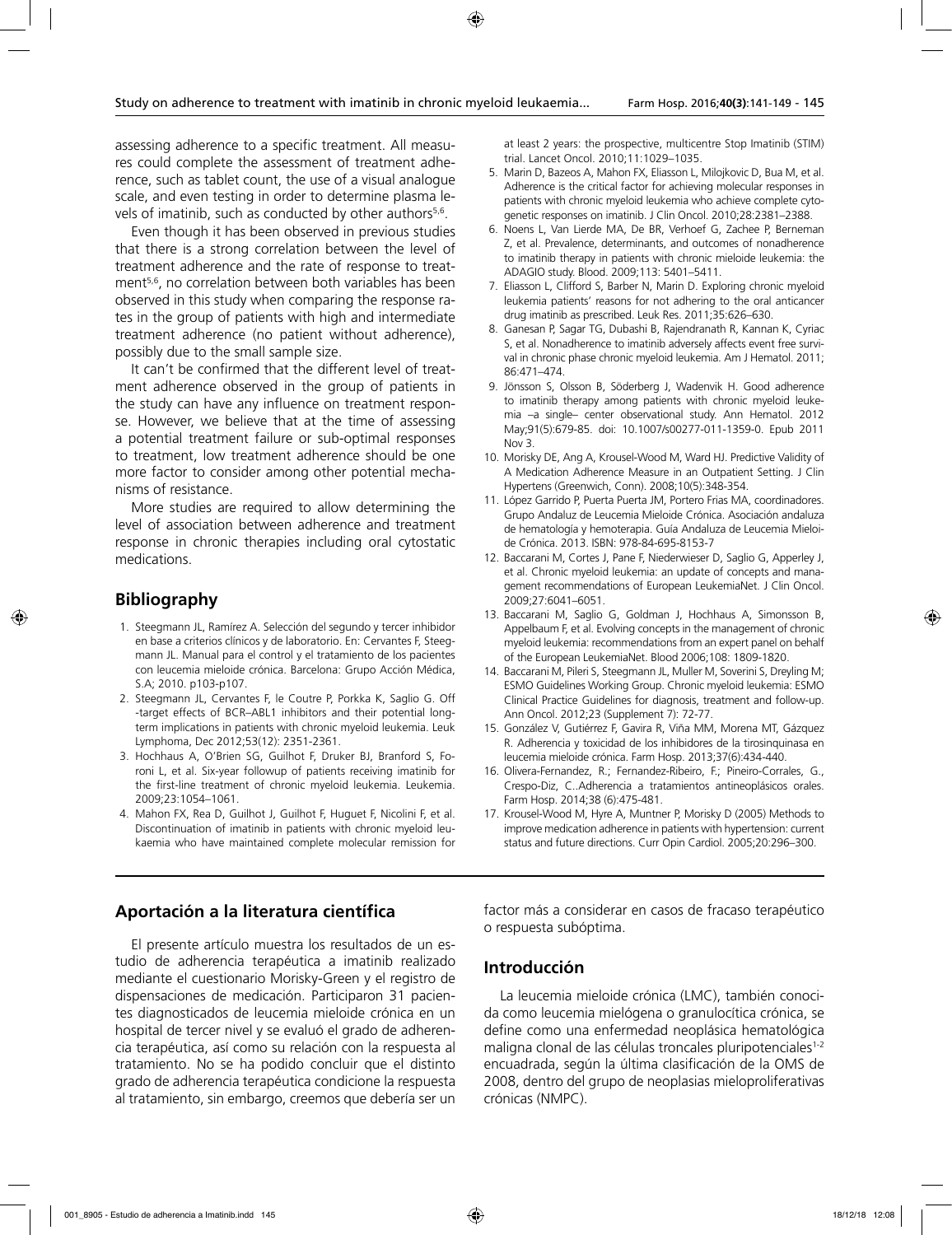La introducción del inhibidor de tirosín-kinasa (ITK) imatinib en el arsenal terapéutico español en el año 2001, supuso un cambio drástico en el tratamiento de la LMC, permitiendo una supervivencia esperada de hasta el 88% a los 5 años tras el diagnóstico en pacientes tratados en fases iniciales de la enfermedad. El éxito de la terapia depende la correcta adherencia al tratamiento y las discontinuaciones del mismo generalmente conducen a recurrencia de la enfermedad4 .

Estudios realizados en los últimos años sugieren que la no-adherencia al tratamiento con imatinib es frecuente y que además puede influir en el curso de la enfermedad<sup>5-8</sup>.

En un estudio belga con 169 pacientes la adherencia al tratamiento fue evaluada mediante el cuestionario BAAS (Basel Assessment of Adherence Scale with Immunosuppresive Medication) adaptado a imatinib, entrevistas a los pacientes, escala EVA y recuento de comprimidos sobrantes en relación a los prescritos. La tercera parte de los pacientes fueron considerados no-adherentes según el cuestionario BAAS adaptado a imatinib. Este cuestionario era una entrevista clínica guiada formada por 4 preguntas, en la que una respuesta positiva a cualquiera de las preguntas constituía no-adherencia. Sólo el 14% tomó correctamente el 100% de las dosis de imatinib que se le había prescrito<sup>6</sup>.

En otro estudio realizado en Reino Unido con 87 pacientes, la adherencia al tratamiento fue evaluada mediante el registro electrónico del número de veces que se realizaba la apertura de los frascos de medicación. Los pacientes que tomaban menos del 90% de las dosis se clasificaron como no-adherentes al tratamiento y alcanzaron una tasa de no-adherencia del 26%<sup>5</sup>.

Posteriormente, en un estudio sueco con 38 pacientes se evaluó la adherencia al tratamiento mediante una adaptación del test de Morisky-Green y solo detectaron 1 paciente no adherente de los 38 incluidos en el estudio9 .

El objetivo de este estudio fue evaluar el grado de adherencia al tratamiento con imatinib en pacientes diagnosticados de LMC pertenecientes al área sanitaria de estudio, y su relación con la respuesta terapéutica.

## **Métodos**

Los datos de los pacientes se han obtenido tras la firma de un consentimiento informado. Se han seguido los protocolos establecidos por el hospital para acceder a los datos de las historias clínicas. La información obtenida ha sido tratada de forma confidencial y anónima, cumpliendo así con la LOPD 15/99, de 13 de Diciembre.

### **Cohorte del estudio**

Se incluyeron todos los pacientes diagnosticados de LMC a tratamiento activo con imatinib en el hospital al inicio del estudio. El periodo de realización del estudio

fue de Octubre 2013 a Marzo 2014. Se excluyeron aquellos pacientes que en el momento del estudio no habían completado al menos 6 meses de tratamiento con imatinib y aquellos a los que no fue posible realizar el cuestionario de adherencia y/o no dieron su consentimiento.

Los datos farmacoterapéuticos fueron obtenidos del aplicativo informático Silicon®, donde se lleva a cabo el registro de dispensaciones desde el Servicio de Farmacia, y los datos médicos se obtuvieron de la historia clínica electrónica a través del aplicativo IANUS® y de la historia clínica en papel.

#### **Medida de la adherencia terapéutica**

La medida de la adherencia terapéutica se llevó a cabo a través del registro de dispensaciones de medicación en el Servicio de Farmacia recogidas en el aplicativo Silicon® durante todo el periodo del estudio. La tasa de posesión de la medicación (TPM) se calculó según el número de días de tratamiento dispensados dividido por el número de días trascurridos entre citas sucesivas en farmacia. El número medio de dispensaciones por paciente fueron 3,6 ya que los periodos de dispensación comprendieron entre 1 y 2 meses. Se consideraron adherentes terapéuticos aquellos pacientes para los cuales la TPM se situó entre 0,8 y 1,2. Complementariamente se realizó a todos los pacientes el cuestionario de adherencia estandarizado validado por Morisky-Green<sup>10</sup> de 8 preguntas. Las entrevistas fueron realizadas telefónicamente. Se realizó una sóla entrevista por paciente durante el periodo de estudio. Basándonos en la escala de puntuación utilizada por Morisky-Green, establecimos una escala de puntuación según la cual la obtención de una puntuación mayor de 2 se clasificó como paciente con baja adherencia; la obtención de una puntuación entre 1-2 como adherencia media y, la obtención de 0 puntos como alta adherencia al tratamiento.

En pacientes menores de edad el cuestionario fue respondido por los padres o tutores responsables de la administración del tratamiento.

### **Medida de la respuesta al tratamiento**

La respuesta terapéutica se evaluó en base a guías clínicas nacionales<sup>11</sup> e internacionales<sup>12-14</sup> para el manejo de la LMC, según la respuesta molecular.

### **Análisis estadístico**

Se realizó un análisis descriptivo de las variables recogidas en el estudio, las variables cualitativas se expresan como valor absoluto y porcentaje. A su vez, las variables cuantitativas se describen mediante su valor medio y desviación típica, mediana y rango. La asociación de la adherencia terapéutica y las variables respuesta (respuesta molecular mayor y respuesta molecular completa) se estimó con del estadístico Chi-cuadrado de Pearson o el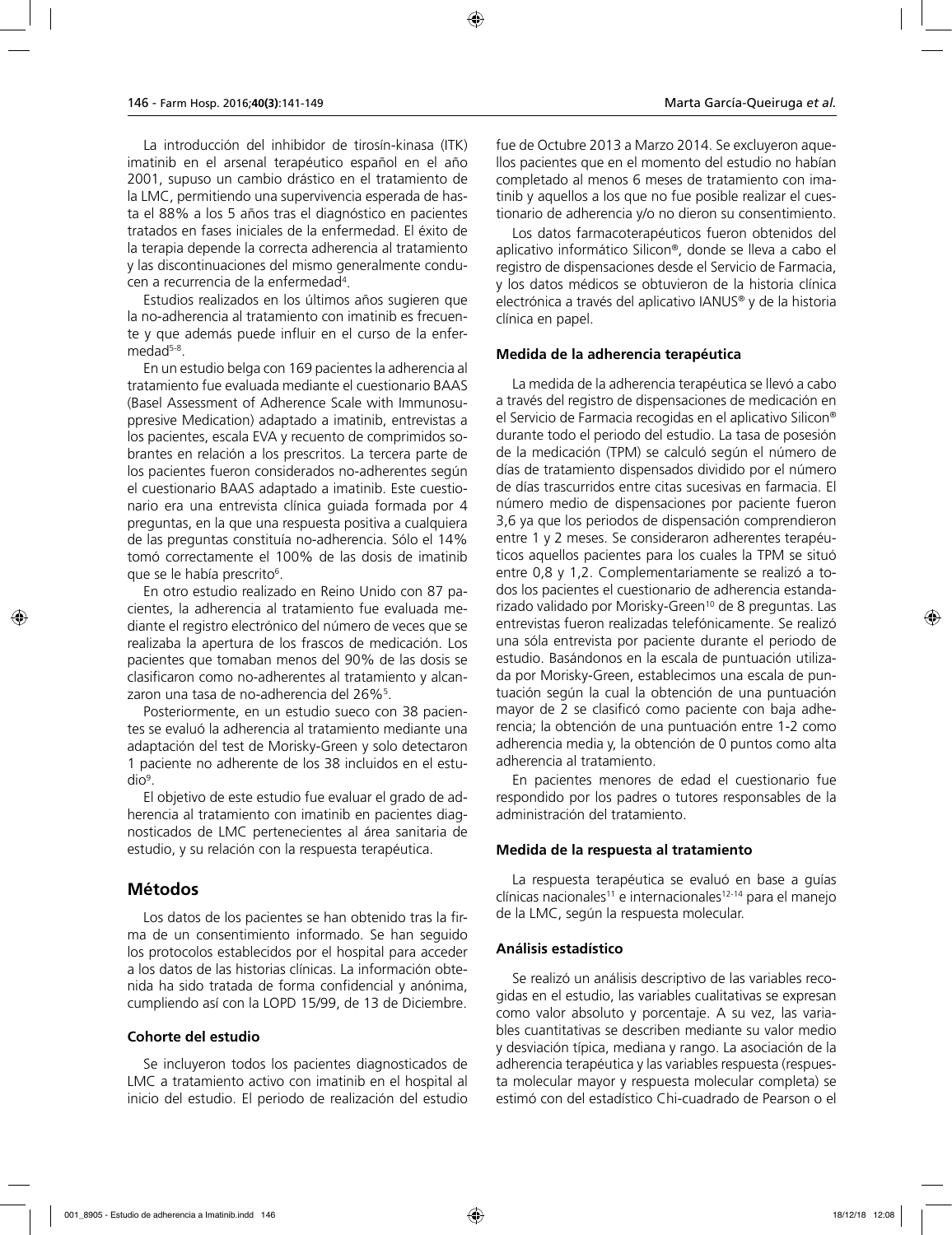test exacto de Fisher según procediese. La posible correlación entre el grado de adherencia terapéutica y la tasa de respuesta se estudió con el coeficiente de correlación rho de Spearman. En los test estadísticos empleados se consideraron significativos valores de  $p < 0.05$ .

El análisis se realizó con el programa SPSS 19.0 para Windows.

## **Resultados**

Se identificaron 43 pacientes diagnosticados de LMC a tratamiento con imatinib en el momento del estudio. Tres pacientes se excluyeron por no haber completado 6 meses de tratamiento en el momento del estudio y 9 pacientes se excluyeron por no responder al cuestionario de adherencia terapéutica. Finalmente 31 pacientes se incluyeron en el estudio.

La edad media de los pacientes en el momento del estudio fue de 58±18 años. El 51,6% eran hombres y el 48,4% mujeres.

El 67,6% de los pacientes había recibido tratamiento con hidroxicarbamida antes de recibir imatinib, el 35,5% interferón, y el 3,2% busulfán.

El tiempo medio de tratamiento con imatinib hasta el momento del estudio fue de  $56,6 \pm 44,4$  meses.

En términos de respuesta molecular, el valor más bajo detectado de cociente de tránscritos BCR-ABL/ABL medio fue del 0,326±1,79%, con un mínimo de 0,00% (indetectable) y un máximo de 10,0% (en el caso de 1 paciente que se negaba a aumentar la dosis por encima de 200 mg). La mediana fue de 0,00%, es decir, indetectable. Así, el 61,3% de los pacientes alcanzaron al menos un valor indetectable de porcentaje de tránscritos BCR-ABL/ABL en algún momento durante el tratamiento con imatinib.

El porcentaje de pacientes que alcanzó RMM durante el tratamiento con imatinib fue del 71,0% y el tiempo medio transcurrido hasta alcanzar este nivel de respuesta fue de  $35,9 \pm 34,0$  meses.

El porcentaje de pacientes que alcanzó RMC durante el tratamiento con imatinib fue del 58,1% y el tiempo

medio transcurrido hasta alcanzar este estado fue de 41,1±38,0 meses (Tabla 1).

La medida de adherencia llevada a cabo mediante el registro de dispensaciones farmacéuticas durante los 6 meses de estudio, calificó a la totalidad de los pacientes como buenos adherentes terapéuticos ya que la TPM media fue 1.

Al evaluar la adherencia terapéutica mediante el cuestionario Morisky-Green, el 61,3% de los pacientes presentó alta adherencia; el 38,7% adherencia media y ningún paciente presentó baja adherencia.

Así, sólo un paciente contestó que alguna vez se olvidaba de tomar el tratamiento y tres reconocieron que habían olvidado alguna dosis en las últimas dos semanas. Ningún paciente reconoció haber abandonado el tratamiento sin consultar con su médico, sin embargo, seis afirmaron haber sentido ganas de abandonar el tratamiento en alguna ocasión. Seis pacientes afirmaron que en ocasiones olvidaban tomar el tratamiento al salir de casa o viajar y sólo un paciente reconoció que habitualmente sentía dificultades para recordar tomar todo su tratamiento.

La evaluación de la asociación entre las variables de respuesta (RMM y RMC) y la adherencia terapéutica dio lugar a los siguientes resultados:

Entre los pacientes que presentaron alta adherencia terapéutica según el cuestionario Morisky-Green, el 68,4% alcanzó RMM y entre los que presentaron una adherencia terapéutica media el 75% alcanzó RMM. La RMC fue alcanzada por el 57,9% de los pacientes con alta adherencia terapéutica y por el 58,3% de los pacientes con adherencia terapéutica media.

No se observaron diferencias estadísticamente significativas en ninguna de las variables de respuesta entre el grupo de pacientes de adherencia terapéutica alta y media. Así, no se observó asociación entre el grado de adherencia terapéutica según el cuestionario de adherencia, ni según la TPM, y el grado de respuesta al tratamiento.

En cuanto al valor mínimo de expresión de tránscritos BCR-ABL/ABL para cada paciente, en función del grado

| <b>RODIG 1.</b> Datos acritograficos                                     |                       |             |            |
|--------------------------------------------------------------------------|-----------------------|-------------|------------|
|                                                                          | Media                 | Rango       | Mediana    |
| Edad al diagnóstico de LMC                                               | $50.2 \pm 16.6$ años  | 10-80 años  |            |
| Edad en el momento del estudio<br>Sexo<br>51,6% Hombres<br>48,4% Mujeres | $58.0 \pm 18.0$ años  | 14-84 años  |            |
| Tiempo desde diagnóstico hasta inicio de imatinib                        | $16.4 \pm 25.3$ meses | 0-93 meses  | 1,5 meses  |
| Tiempo de tratamiento con imatinib                                       | $56.6 \pm 44.4$ meses | 9-149 meses | 99 meses   |
| Tiempo hasta alcanzar RMM con imatinib                                   | $35.9 \pm 34.0$ meses | 5-120 meses | 22,5 meses |
| Tiempo hasta alcanzar RMC con imatinib                                   | $41.1 \pm 38.0$ meses | 2-132 meses | 28,5 meses |

### **Tabla 1.** *Datos demográficos*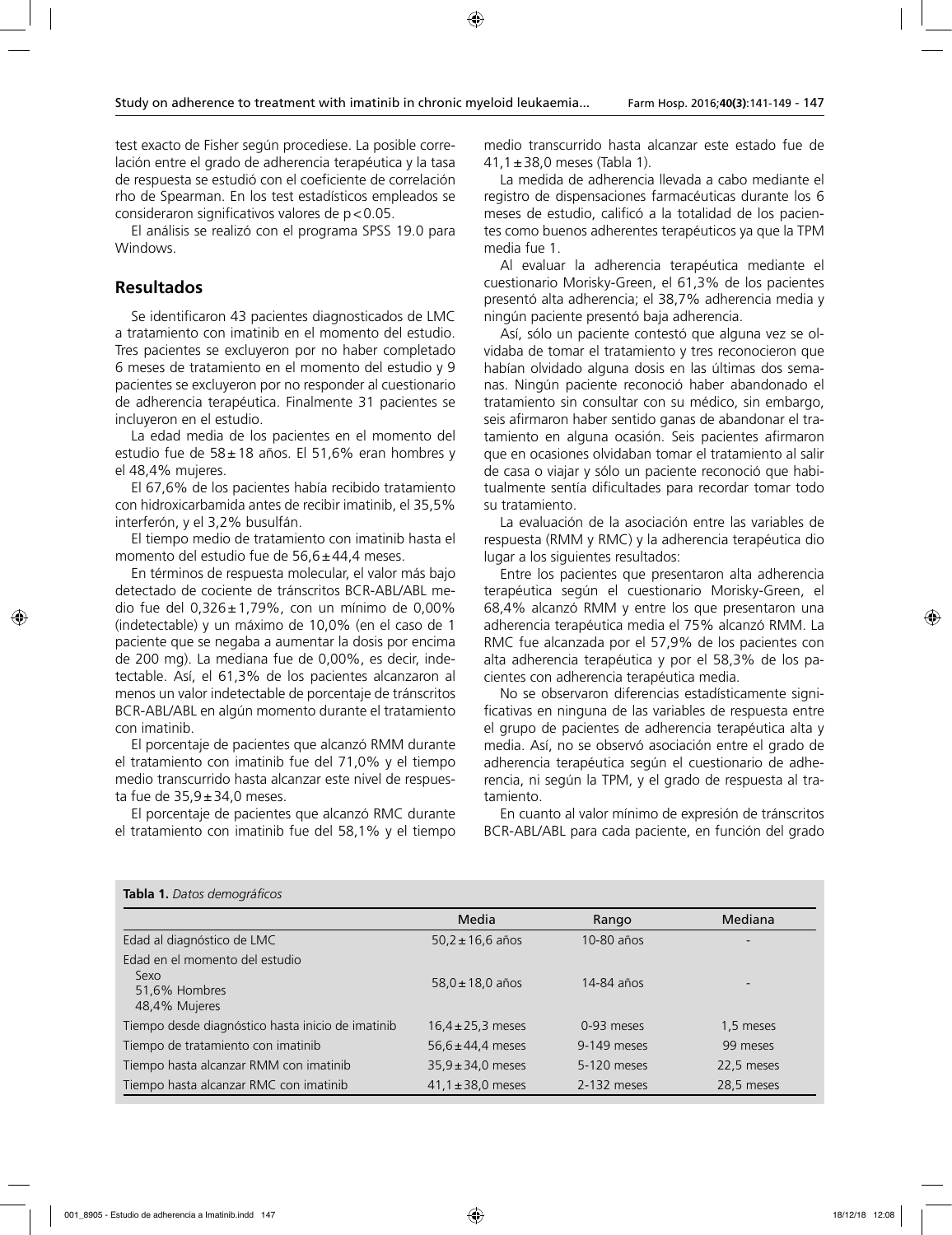de adherencia se observa que el nivel de respuesta es similar para pacientes con adherencia alta y con adherencia media, excepto por un paciente que se negaba a tomar la dosis óptima (clasificado como buen adherente a la dosis de 200 mg por el cuestionario de adherencia, y TPM, pero realmente infradosificado) y que no alcanzó respuesta terapéutica.

## **Discusión**

El perfil demográfico de los pacientes del estudio es similar al encontrado en la bibliografía, en cuanto a media de edad, sexo y tiempo medio de tratamiento con imatinib en el momento del estudio; sin embargo en este estudio no se valoró el nivel educacional de los pacientes, el grado de conocimiento que poseían sobre su enfermedad, ni el grado de implicación que consideraban tener en las decisiones clínicas a cerca de su tratamiento<sup>5,6,9</sup>.

Al analizar el grado de adherencia terapéutica, observamos que en el estudio sueco dónde se evaluó el grado de adherencia terapéutica mediante el cuestionario MMAS de 9 preguntas desarrollado a partir del cuestionario Morisky-Green de 8 preguntas, la tasa de pacientes clasificados como buenos adherentes terapéuticos fue del 97,4%<sup>9</sup>, significativamente mayor que la detectada en la población de nuestro estudio mediante el cuestionario Morisky-Green de 8 preguntas (61,3% con adherencia alta y 38,7% con adherencia media). Cabe destacar, que en nuestro estudio se clasificó a los pacientes según tres grados de adherencia terapéutica, alta, media y baja, en contraste con el estudio sueco dónde sólo se diferenció entre pacientes adherentes y no adherentes, sin especificar el grado de adherencia. La mayor adherencia entre la población sueca con respecto a otros estudios europeos, podría estar condicionada, en opinión de los autores, por diferencias en la organización del sistema sanitario y por factores demográficos y socioeconómicos<sup>9</sup>.

En el estudio de los británicos Marin y cols. dónde se evaluó la adherencia terapéutica mediante el registro electrónico de la apertura de los frascos de medicación, y la determinación de los niveles plasmáticos de imatinib, la tasa de pacientes con adherencia terapéutica menor o igual al 90% se situó en torno al 26% y sólo un 14,2% de los pacientes fueron clasificados como perfectos adherentes que tomaban en 100% de la dosis prescrita<sup>5</sup>.

En el estudio belga llevado a cabo por Noens y cols., que evaluó la adherencia terapéutica según entrevistas con los pacientes y familiares, escala visual analógica, cumplimiento de citas y recuento de comprimidos, dos tercios de los pacientes fueron clasificados como buenos adherentes al tratamiento<sup>6</sup>, valor similar al de la población de nuestro estudio.

Consideramos que la tasa de altos adherentes terapéuticos observada en el estudio es baja, y muy inferior a lo deseable si tenemos en cuenta la gravedad de la patología estudiada. Debemos que tener en cuenta que la duración del tratamiento con imatinib es prolongada en el tiempo, ya que de media los pacientes llevaban 56,6 meses a tratamiento con imatinib en el momento del estudio. Estudios previos han mostrado tasas de adherencia superiores, en torno al 70% para fármacos del mismo grupo terapéutico<sup>15,16</sup> y otros estudios de adherencia a terapias crónicas no neoplásicas han mostrado tasas todavía inferiores, en torno al 40-50%17.

En el presente estudio, todos los pacientes fueron clasificados como buenos adherentes terapéuticos al evaluar la TPM. Este porcentaje es muy superior al observado al analizar la adherencia mediante el cuestionario Morisky-Green, dónde sólo el 61,3% de los pacientes fueron clasificados como buenos adherentes terapéuticos. Por ello, creemos que el registro de dispensaciones farmacéuticas y el cálculo de la TPM no permite obtener una medida precisa de adherencia terapéutica, siendo el cuestionario Morisky-Green un mejor indicador de adherencia.

Consideramos que los cuestionarios de adherencia terapéutica deberían complementar siempre a la información obtenida mediante el registro de dispensaciones farmacéuticas a la hora de evaluar la adherencia a determinado tratamiento. Otras medidas podrían completar la evaluación de la adherencia terapéutica como el recuento de comprimidos, la utilización de una escala visual analógica, incluso la determinación de los niveles plasmáticos de imatinib, como han realizado otros autores<sup>5,6</sup>.

A pesar de que en estudios previos se ha observado una fuerte correlación entre el grado de adherencia terapéutica y la tasa de respuesta al tratamiento<sup>5,6</sup>, en este estudio no se ha visto correlación entre ambas variables al comparar las tasas de respuesta del grupo de pacientes con adherencia terapéutica alta y media (ningún paciente no-adherente) posiblemente debido al pequeño tamaño muestral.

No se puede afirmar que el distinto grado de adherencia terapéutica observado en el grupo de pacientes del estudio influya en la respuesta terapéutica. Sin embargo, creemos que a la hora de valorar un posible fallo terapéutico o respuestas subóptimas al tratamiento, la baja adherencia terapéutica debería ser un factor más a considerar entre otros posibles mecanismos de resistencia.

Son necesarios más estudios que permitan establecer el grado de relación entre adherencia y respuesta terapéutica en terapias crónicas que incluyan medicamentos citostáticos orales.

## **Bibliografía**

1. Steegmann JL, Ramírez A. Selección del segundo y tercer inhibidor en base a criterios clínicos y de laboratorio. En: Cervantes F, Steegmann JL. Manual para el control y el tratamiento de los pacientes